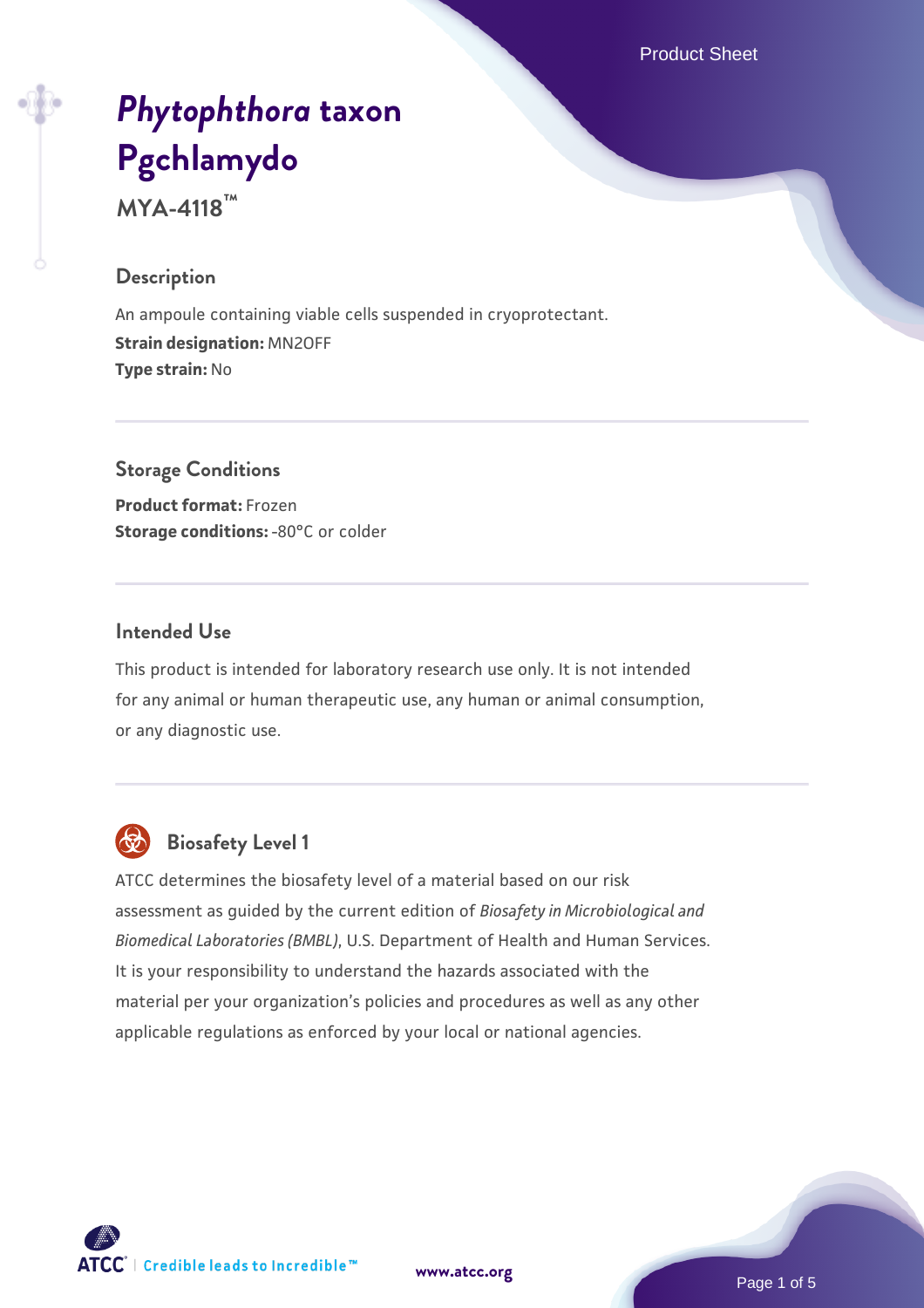# **[Phytophthora](https://www.atcc.org/products/mya-4118) [taxon Pgchlamydo](https://www.atcc.org/products/mya-4118) Product Sheet MYA-4118**

ATCC highly recommends that appropriate personal protective equipment is always used when handling vials. For cultures that require storage in liquid nitrogen, it is important to note that some vials may leak when submersed in liquid nitrogen and will slowly fill with liquid nitrogen. Upon thawing, the conversion of the liquid nitrogen back to its gas phase may result in the vial exploding or blowing off its cap with dangerous force creating flying debris. Unless necessary, ATCC recommends that these cultures be stored in the vapor phase of liquid nitrogen rather than submersed in liquid nitrogen.

# **Certificate of Analysis**

For batch-specific test results, refer to the applicable certificate of analysis that can be found at www.atcc.org.

# **Growth Conditions**

**Medium:**  [ATCC Medium 343: V8 juice agar](https://www.atcc.org/-/media/product-assets/documents/microbial-media-formulations/3/4/3/atcc-medium-0343.pdf?rev=fbf48fa24e664932828269db1822ab12) **Temperature:** 20°C

# **Handling Procedures**

**Frozen ampoules** packed in dry ice should either be thawed immediately or stored in liquid nitrogen. If liquid nitrogen storage facilities are not available, frozen ampoules may be stored at or below -70°C for approximately one week. **Do not under any circumstance store frozen ampoules at refrigerator freezer temperatures (generally -20°C)**. Storage of frozen material at this temperature will result in the death of the culture.



**[www.atcc.org](http://www.atcc.org)**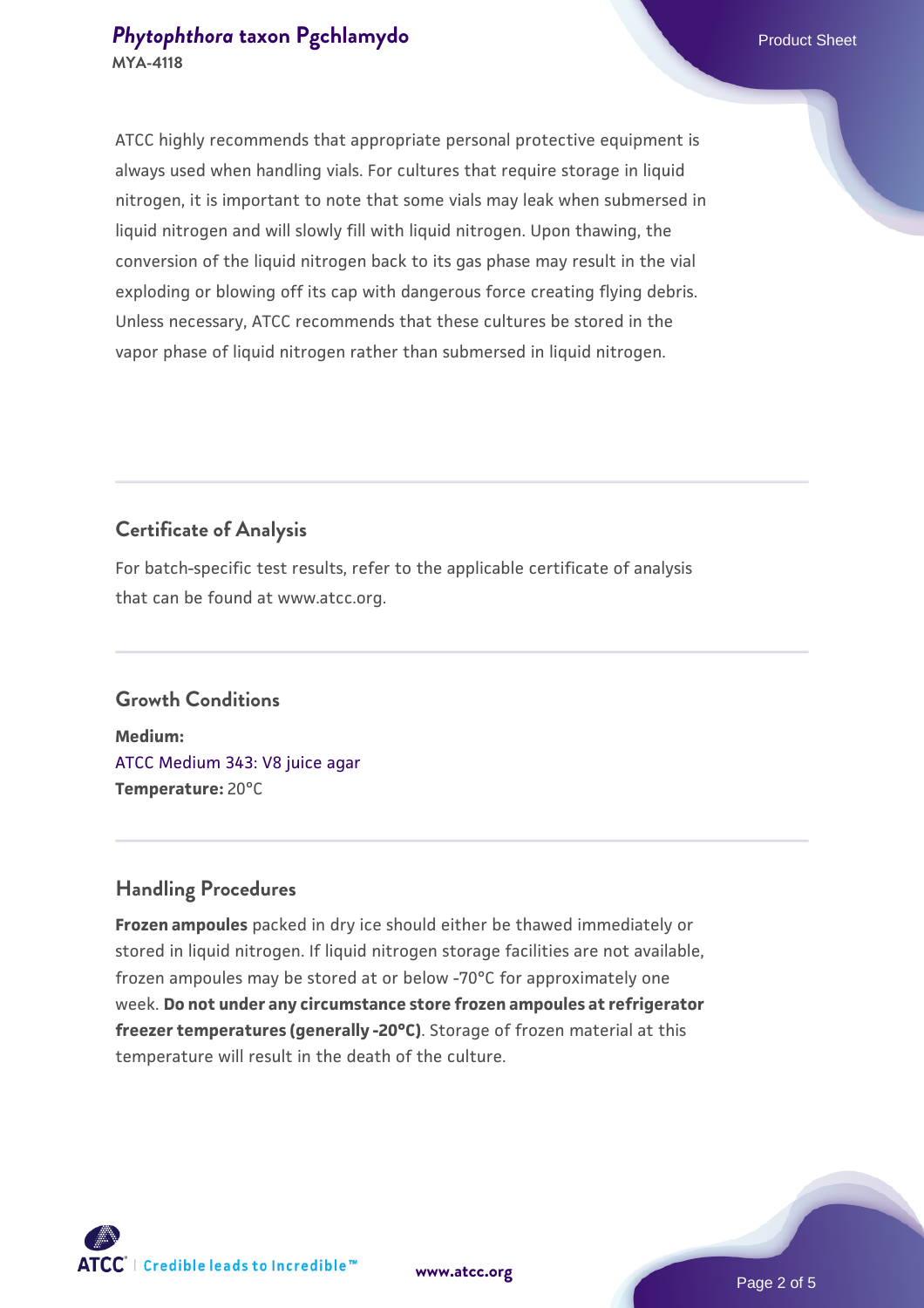# **[Phytophthora](https://www.atcc.org/products/mya-4118) [taxon Pgchlamydo](https://www.atcc.org/products/mya-4118)** Product Sheet

- 1. To thaw a frozen ampoule, place in a **25°C to 30°C** water bath, until just thawed **(approximately 5 minutes)**. Immerse the ampoule just sufficient to cover the frozen material. Do not agitate the ampoule.
- 2. Immediately after thawing, wipe down ampoule with 70% ethanol and aseptically transfer at least 50 µL (or 2-3 agar cubes) of the content onto a plate or broth with medium recommended.
- 3. Incubate the inoculum/strain at the temperature and conditions recommended.
- 4. Inspect for growth of the inoculum/strain regularly for up to 4 weeks. The time necessary for significant growth will vary from strain to strain.

# **Material Citation**

If use of this material results in a scientific publication, please cite the material in the following manner: *Phytophthora* taxon Pgchlamydo (ATCC MYA-4118)

# **References**

References and other information relating to this material are available at www.atcc.org.

#### **Warranty**

The product is provided 'AS IS' and the viability of ATCC® products is warranted for 30 days from the date of shipment, provided that the customer has stored and handled the product according to the information included on the product information sheet, website, and Certificate of Analysis. For living cultures, ATCC lists the media formulation and reagents that have been found to be effective for the product. While other unspecified media and reagents may also produce satisfactory results, a change in the ATCC and/or depositor-recommended protocols may affect the



**[www.atcc.org](http://www.atcc.org)**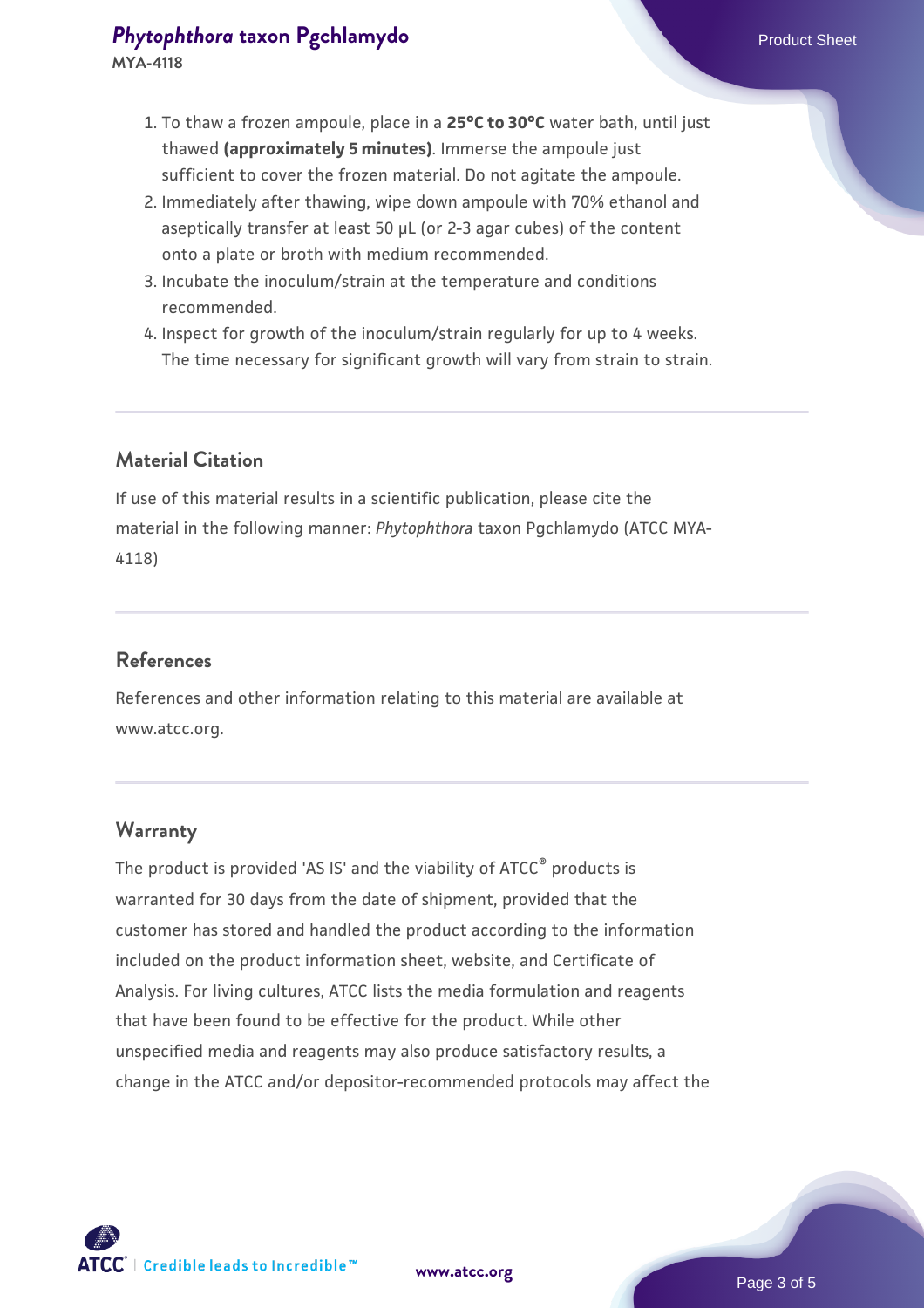# **[Phytophthora](https://www.atcc.org/products/mya-4118) [taxon Pgchlamydo](https://www.atcc.org/products/mya-4118)** Product Sheet **MYA-4118**

recovery, growth, and/or function of the product. If an alternative medium formulation or reagent is used, the ATCC warranty for viability is no longer valid. Except as expressly set forth herein, no other warranties of any kind are provided, express or implied, including, but not limited to, any implied warranties of merchantability, fitness for a particular purpose, manufacture according to cGMP standards, typicality, safety, accuracy, and/or noninfringement.

#### **Disclaimers**

This product is intended for laboratory research use only. It is not intended for any animal or human therapeutic use, any human or animal consumption, or any diagnostic use. Any proposed commercial use is prohibited without a license from ATCC.

While ATCC uses reasonable efforts to include accurate and up-to-date information on this product sheet, ATCC makes no warranties or representations as to its accuracy. Citations from scientific literature and patents are provided for informational purposes only. ATCC does not warrant that such information has been confirmed to be accurate or complete and the customer bears the sole responsibility of confirming the accuracy and completeness of any such information.

This product is sent on the condition that the customer is responsible for and assumes all risk and responsibility in connection with the receipt, handling, storage, disposal, and use of the ATCC product including without limitation taking all appropriate safety and handling precautions to minimize health or environmental risk. As a condition of receiving the material, the customer agrees that any activity undertaken with the ATCC product and any progeny or modifications will be conducted in compliance with all applicable laws, regulations, and guidelines. This product is provided 'AS IS' with no representations or warranties whatsoever except as expressly set forth herein and in no event shall ATCC, its parents, subsidiaries, directors, officers, agents, employees, assigns, successors, and affiliates be liable for indirect, special, incidental, or consequential damages of any kind in connection with



**[www.atcc.org](http://www.atcc.org)**

Page 4 of 5